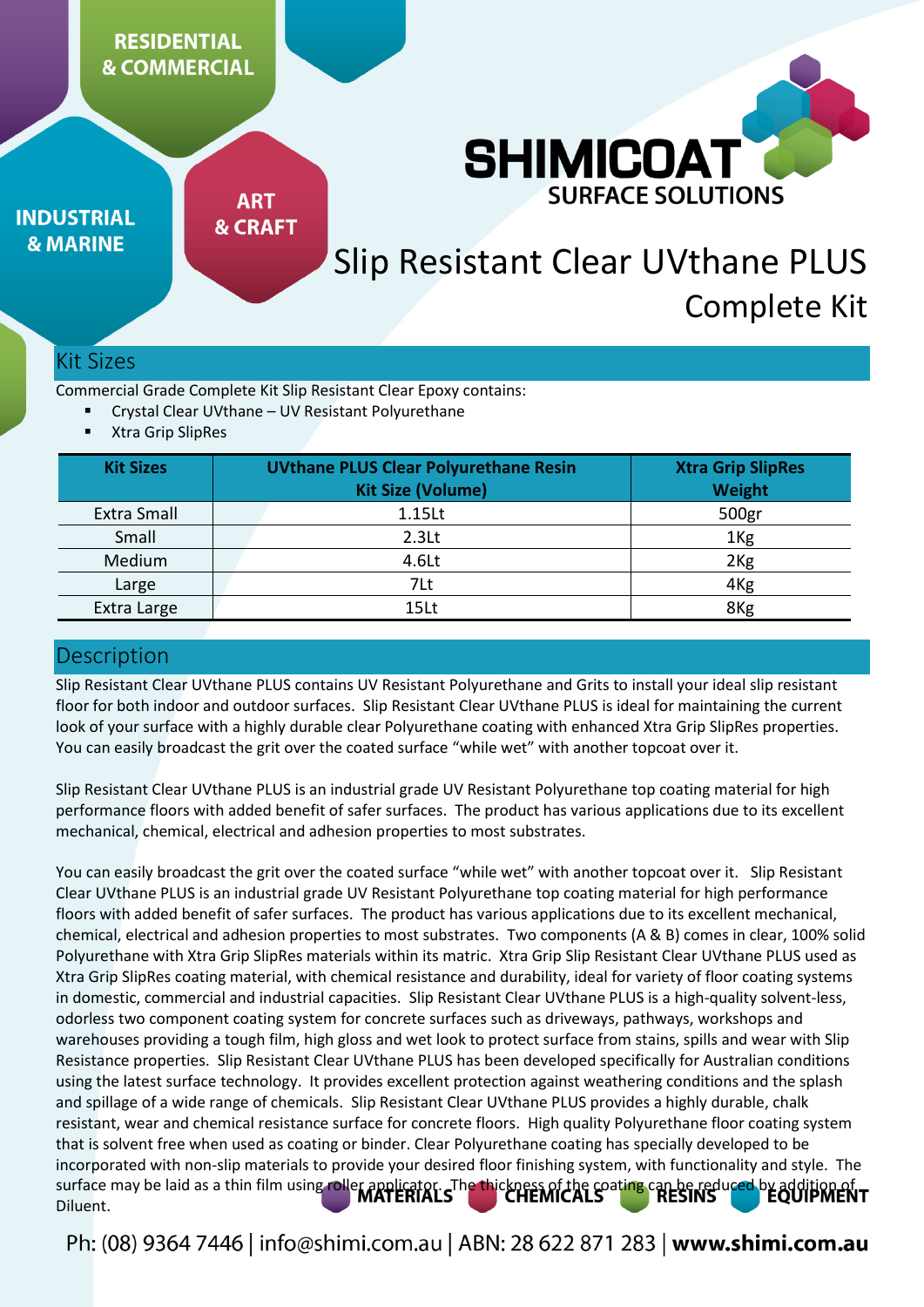

Xtra Grip SlipRes materials used in Slip Resistant Clear UVthane PLUS engineered to offer; advanced reinforcing filler functionality with many benefits such as high compressive strength, thermal resistance (high melting point), inert and chemically unreactive. Modern, hygienic, functional and economical surface.

| <b>No</b> | <b>Grit Size</b>    | <b>Oil-Wet Inclining Platform Test</b> | <b>Wet Pendulum Test</b> |
|-----------|---------------------|----------------------------------------|--------------------------|
|           | Superfine           | R9                                     | P2                       |
|           | Fine                | R <sub>10</sub>                        | P <sub>3</sub>           |
| 3         | Medium              | R <sub>11</sub>                        | P4                       |
| 4         | Coarse              | R <sub>12</sub>                        | P5                       |
| 5         | <b>Super Coarse</b> | R <sub>13</sub>                        | P6                       |

We DO NOT recommend using R12 and R13 as they are too coarse for this application. For Coarse and Super Coarse applications of R12 and R13, full broadcast SlipRes Xtra Grip floor shall be applied. Silica Sand can be used for full broadcast SlipRes Xtra Grip floor as it is more economical than using SlipRes Xtra Grip. Please contact SHIMICOAT office for further advice.

## Features

Slip Resistant Clear UVthane PLUS is supplied in two pack kit, Part A (Resin) and Part B (Curative or Hardener). It also contains highly advanced Slip Resistant materials engineered to reinforce Polyurethane structure with added benefit of durability, high compressive strength, thermal stability and longevity. Slip Resistant Clear UVthane PLUS offers many other benefits such as:

- Improved wear and abrasion resistant
- resulting from hardness and inorganic composition of Slip Resistant materials
- Enhanced acoustic properties owing to its capacity to absorb sound and vibration within the matrix
- Improved Fire Rating performance due to its non-combustible nature and super high temperature melting point materials used in Slip Resistant Clear UVthane PLUS.
- Colour-fast and superior gloss retention due to spheres being uniformly being coated with resin and naturally rising, surfacing and positioning over the top surface
- Ideal Polyurethane Coating over the spheres' outer layer, due to the surface tension.
- Modern, Hygiene, Functional and Economical.
- Safe and Compliance with most regulatory.
- Heavy duty clear or pigmented coating for concrete and polished concrete floors.
- Highly resistant to chemical attack and pedestrian or vehicular traffic.
- Long lasting and easily maintained with good resistance to a wide range of domestic and commercial chemicals.
- Solvent free when used as a clear unpigmented coating or binder.
- Outstanding water resistance.
- Seamless, easy to clean and maintain.
- Superior Chemical Resistant Finished surface
- Solvent Free (Unless you apply Diluent for thickness control)
- Engineered formulation for trafficable area with high mechanical strength
- DIY Friendly, easy to apply and curable over a wide range of temperature

**EQUIPMENT** 

## Colour Chart

Clear & Transparent - Water Clear to Pale Amber.

## Coverage

1L covers approximately 5sqm per coat, depend on the conditions of the surface. First coat usually consumes more and the second coat less.

MATERIALS CHEMICALS RESINS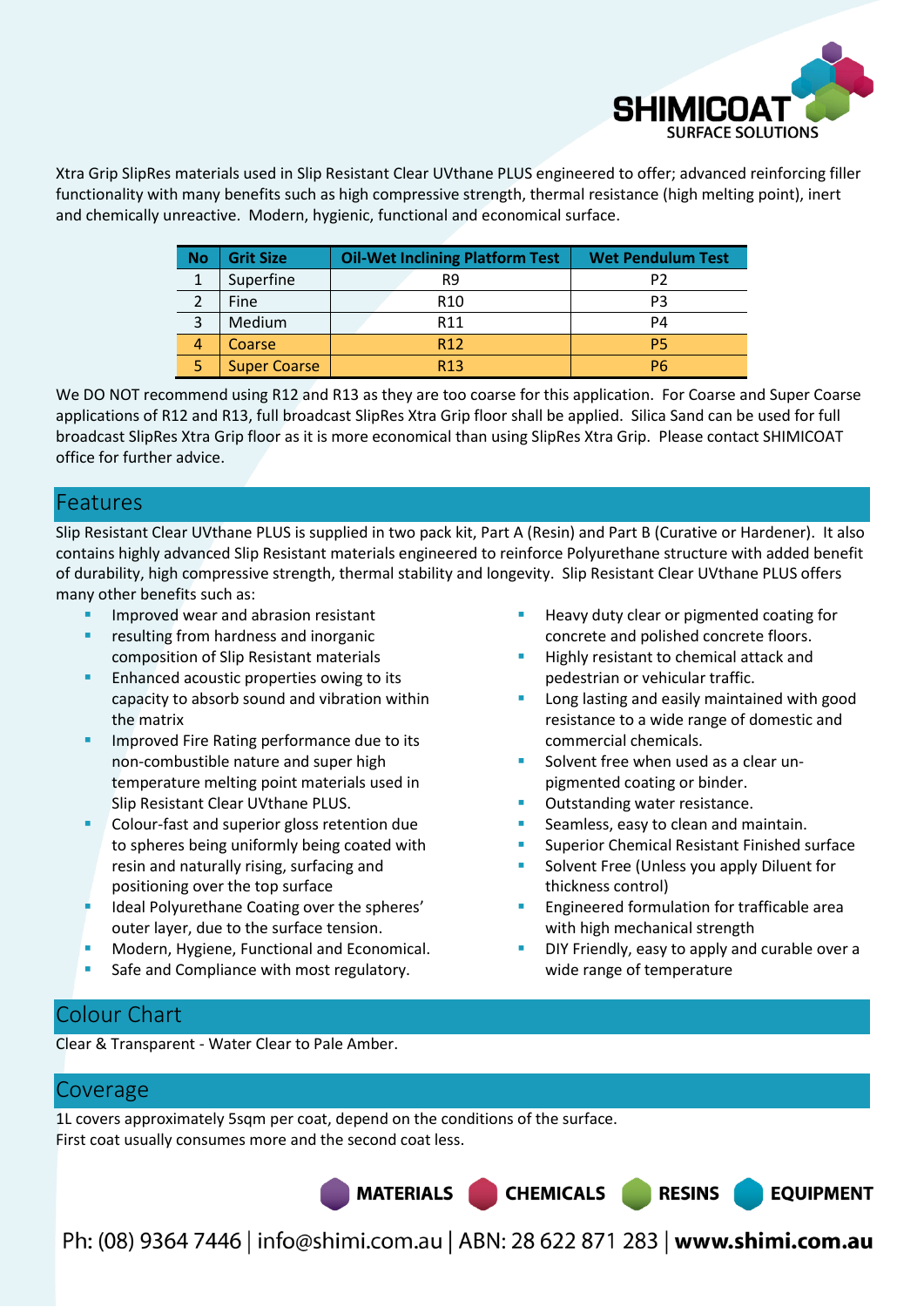

## Applications

Roller, Brush or Squeegee.

## Dry Time at 25°C

Pot Life: 45 minutes at 25°C Tack Free: 2-3 hours Thin Film Set: 6 Hours (Min, depending on temperature and humidity) Dry Cured: 8-16 hours – Foot Traffic (depending on temperature and humidity) Fully Cured: 7 days (Vehicle Traffic) Re-Coat: Over night

## Components of the Kit

### **UVthane PLUS - UV Resistant Polyurethane**

UVthane PLUS Clear is one of SHIMICOAT's innovative products for topcoat applications over Epoxy, Flake, Metallic or direct on concrete or timber surfaces. The product is a high solid and high build Two Pack Crystal Clear Polyurethane specifically engineered to achieve a smooth, hardwearing surface for Flake flooring, textured concrete, masonry, laminate and timber surfaces. It is an ideal choice for use in areas which require an extremely high build, hard protective coating with excellent UV resistance offering clarity and functionality. It produces a high gloss with excellent weathering properties and abrasion resistance. While the main purpose of SHIMICOAT UVthane PLUS Clear is to be used as clear topcoat, it can also be tinted in all Australian Standard colours for specialized applications.

SHIMICOAT Polyurethane is widely used in marine services where high gloss UV resistant, salt tolerance, hardness and abrasion resistance are required.

Developed by SHIMICOAT R&D department, UVthane PLUS Clear is a high-performance resinous surface coating for industrial manufacturing environments, focusing on important properties required for a topcoat protective application.

As an outstanding protection for your valuable business assets, SHIMICOAT Crystal Clear Polyurethane offers all those properties you may require:

- Can be applied as thick as you wish without overheating problem (High Build Clear Resin)
- Abrasive/scratch resistant when compared to MANY other surface coating materials
- **Chemical resistant to harshest chemicals available in household**
- Long lasting as it DOES NOT wear out
- Modern, Hygienic, Economical and Functional

For mining, oil & gas industry, agricultural machinery, plant and equipment, marine services or any other application where exceptional durability is crucial, this ultra-tough two-pack polyurethane direct gloss topcoat provides superior performance.

The product retains excellent gloss and colour over a long term, keeping your valuable equipment surfaces and floors looking great while enhancing the image of your business.

Direct on application and Ideal for most surfaces:

- Grey Concrete
- Exposed Aggregate
- Limestone
- Decorative Concrete
- Epoxy Flake Floors
- Tiles and all Pavers

Creating a smooth impervious surface.

- Timber Surfaces
- Metal Surfaces
- Laminate

**CHEMICALS** 

- Polished Concrete
- Tools and Appliances
- Indoor and Outdoor

**RESINS** 

**EQUIPMENT** 

Ph: (08) 9364 7446 | info@shimi.com.au | ABN: 28 622 871 283 | www.shimi.com.au

**MATERIALS**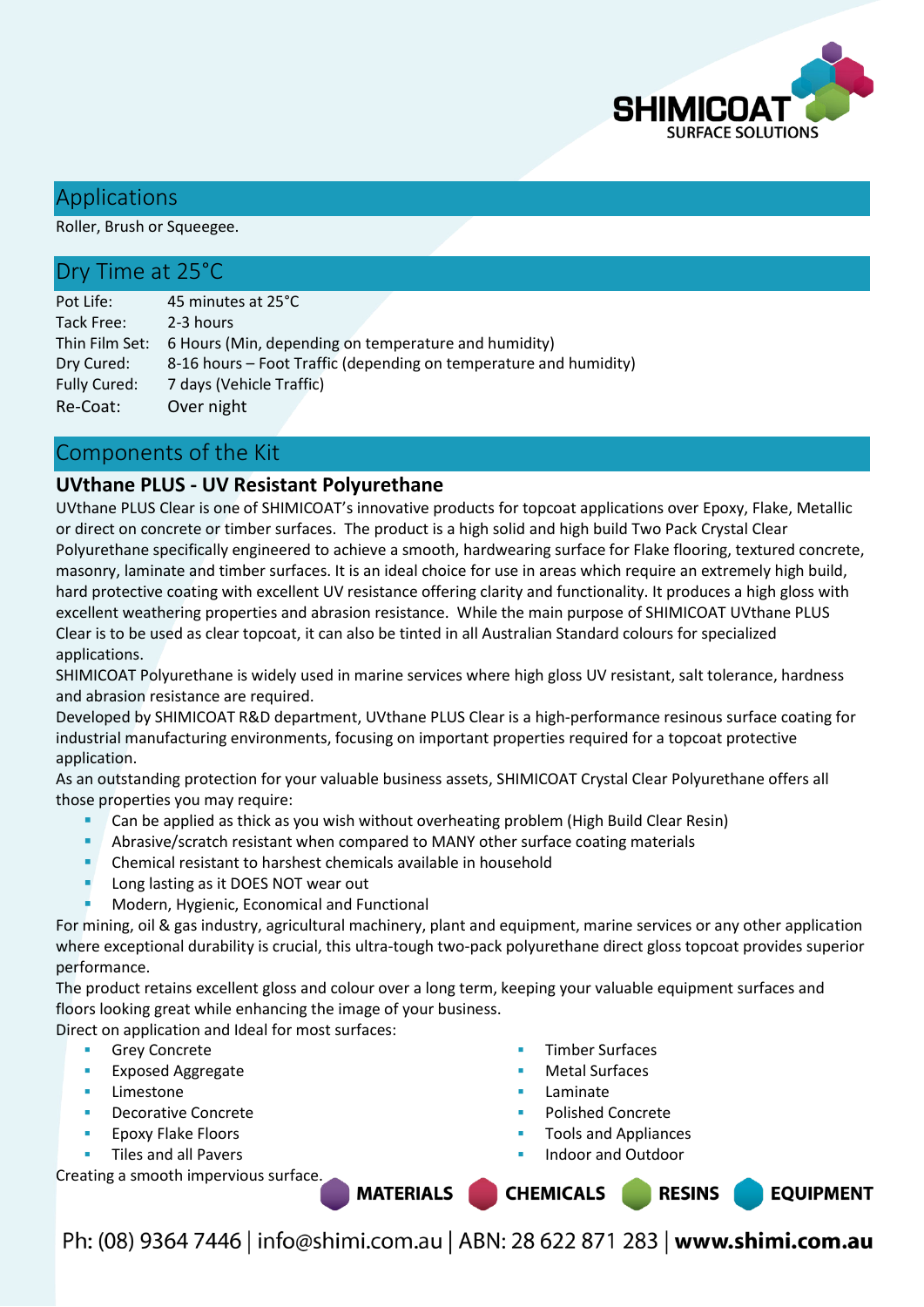

## Xtra Grip Grits

Xtra Grip SlipRes is an inorganic oxide complex of Aluminium with extreme pressure impact resistant of up to 1.5Tonne per grain. Shimicoat Xtra Grip SlipRes is available in many grit sizes to represent Australian Standard Non-Slip Floor Finishing System rating of R9 to R13:

| <b>Grit Size</b><br><b>No</b> |                     | <b>Oil-Wet Inclining Platform Test</b> | <b>Wet Pendulum Test</b> |  |
|-------------------------------|---------------------|----------------------------------------|--------------------------|--|
|                               | <b>Super Fine</b>   | R9                                     | P2                       |  |
|                               | <b>Fine</b>         | R <sub>10</sub>                        | P3                       |  |
| 3                             | Medium              | R <sub>11</sub>                        | P4                       |  |
| 4                             | Coarse              | R <sub>12</sub>                        | <b>P5</b>                |  |
|                               | <b>Super Coarse</b> | R <sub>13</sub>                        | P6                       |  |

## Specifications

| Physical & Chemical properties of UVthane PLUS: |                                                         |  |  |
|-------------------------------------------------|---------------------------------------------------------|--|--|
| Pot Life @25°C                                  | 45min                                                   |  |  |
| <b>Colour of Blend</b>                          | <b>Crystal Water Clear</b>                              |  |  |
| <b>Specific Gravity (SG) of Blend</b>           | 1.1                                                     |  |  |
| Low Profile Coverage (Kg/sqm)                   | Roller Application (200micron) - 0.2Kg of Blend per sqm |  |  |
|                                                 | 3Kg Kit covers 15sqm                                    |  |  |
| Maximum Temperature Exposure (°C)               | 140                                                     |  |  |
| <b>Initial Cure Time (Hours)</b>                | 24                                                      |  |  |
| <b>Ultimate Cure Time (Days)</b>                | 7 Days                                                  |  |  |



Ph: (08) 9364 7446 | info@shimi.com.au | ABN: 28 622 871 283 | www.shimi.com.au

RESINS

**EQUIPMENT**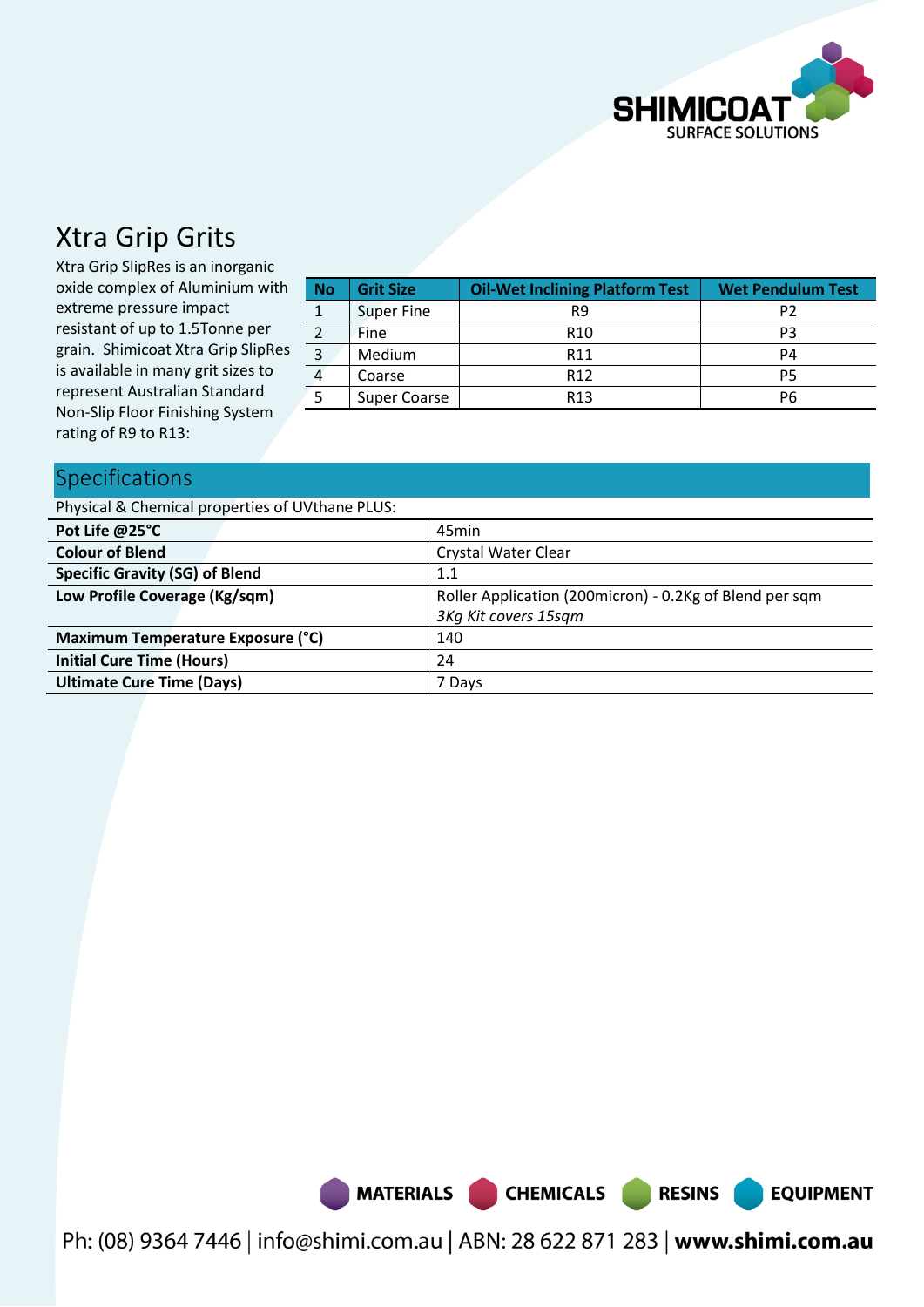

|                                                                     | <b>Media</b> | <b>Reagent</b>               | <b>Rating</b>                                   |   |  |
|---------------------------------------------------------------------|--------------|------------------------------|-------------------------------------------------|---|--|
|                                                                     |              | <b>Hydrochloric Acid</b>     |                                                 | B |  |
|                                                                     |              | <b>Sulphuric Acid</b>        | C                                               |   |  |
|                                                                     | <b>Acids</b> | <b>Acetic Acid</b>           | B                                               |   |  |
|                                                                     |              |                              | Nitric Acid (10% max)                           |   |  |
|                                                                     |              |                              | Phosphoric Acid (25% max)                       | B |  |
|                                                                     |              | Sodium Hydroxide             |                                                 | B |  |
|                                                                     |              | Ammonium Hydroxide           |                                                 | A |  |
|                                                                     | Alkalis      |                              | Potassium Hydroxide                             |   |  |
|                                                                     |              | Sodium Hypochlorite (Bleach) |                                                 | A |  |
|                                                                     |              | Xylene                       |                                                 | A |  |
|                                                                     |              | Methyl Ethyl Ketone (MEK)    | C                                               |   |  |
|                                                                     |              | <b>Diesel</b>                | A                                               |   |  |
|                                                                     | Solvents     | Ethanol                      | A                                               |   |  |
|                                                                     |              | Acetone                      |                                                 | B |  |
|                                                                     |              | Kerosene                     |                                                 | A |  |
|                                                                     |              | Petrol                       |                                                 | A |  |
|                                                                     |              | Wine & Beer                  |                                                 | A |  |
|                                                                     | <b>Code</b>  | <b>Resistance</b>            | <b>Description</b>                              |   |  |
|                                                                     | A            | Excellent                    | Suitable for Long term immersion                |   |  |
| B                                                                   |              | Good                         | Suitable for Short-term immersion (Max 3        |   |  |
|                                                                     |              |                              | days)                                           |   |  |
|                                                                     | $\mathsf{C}$ | Caution                      | Very short contact time is OK, spill and splash |   |  |
|                                                                     | D            | Danger                       | Not Recommended                                 |   |  |
| Indicative reference only. Tested in laboratory conditions at 25°C. |              |                              |                                                 |   |  |

Specific resistance properties of UVthane PLUS, in harsh chemicals:

### Resistance properties of UVthane PLUS:

| <b>Heat Resistant</b>   | $140^{\circ}$ C                                                                                      | <b>Alkalis</b>            | <b>Resist Short term</b><br>immersion in all alkalis.                                 |
|-------------------------|------------------------------------------------------------------------------------------------------|---------------------------|---------------------------------------------------------------------------------------|
| <b>Weather Proofing</b> | <b>Slip Resistant Clear</b><br>UVthane PLUS is ideal<br>for both indoor and<br>outdoor applications. | <b>Salts &amp; Brines</b> | Resist continuous or<br>long-term immersion in<br>all Salts & Brine<br>systems.       |
| <b>Solvents</b>         | Resistant to most<br>hydrocarbon solvents<br>and alcohols.                                           | Water                     | Excellent resist to<br>continuous or long<br>term immersion in<br>fresh & Salt Water. |
| <b>Acids</b>            | Resist splash and spills<br>in all acids.                                                            | <b>Abrasion</b>           | Excellent when fully<br>cured (7 Days)                                                |

**NOTE:** UVthane PLUS is UV Resistant, not UV Proof, discoloration under direct sun UV radiation may occur.<br>**MATERIALS CHEMICALS RESINS EQUIPMENT**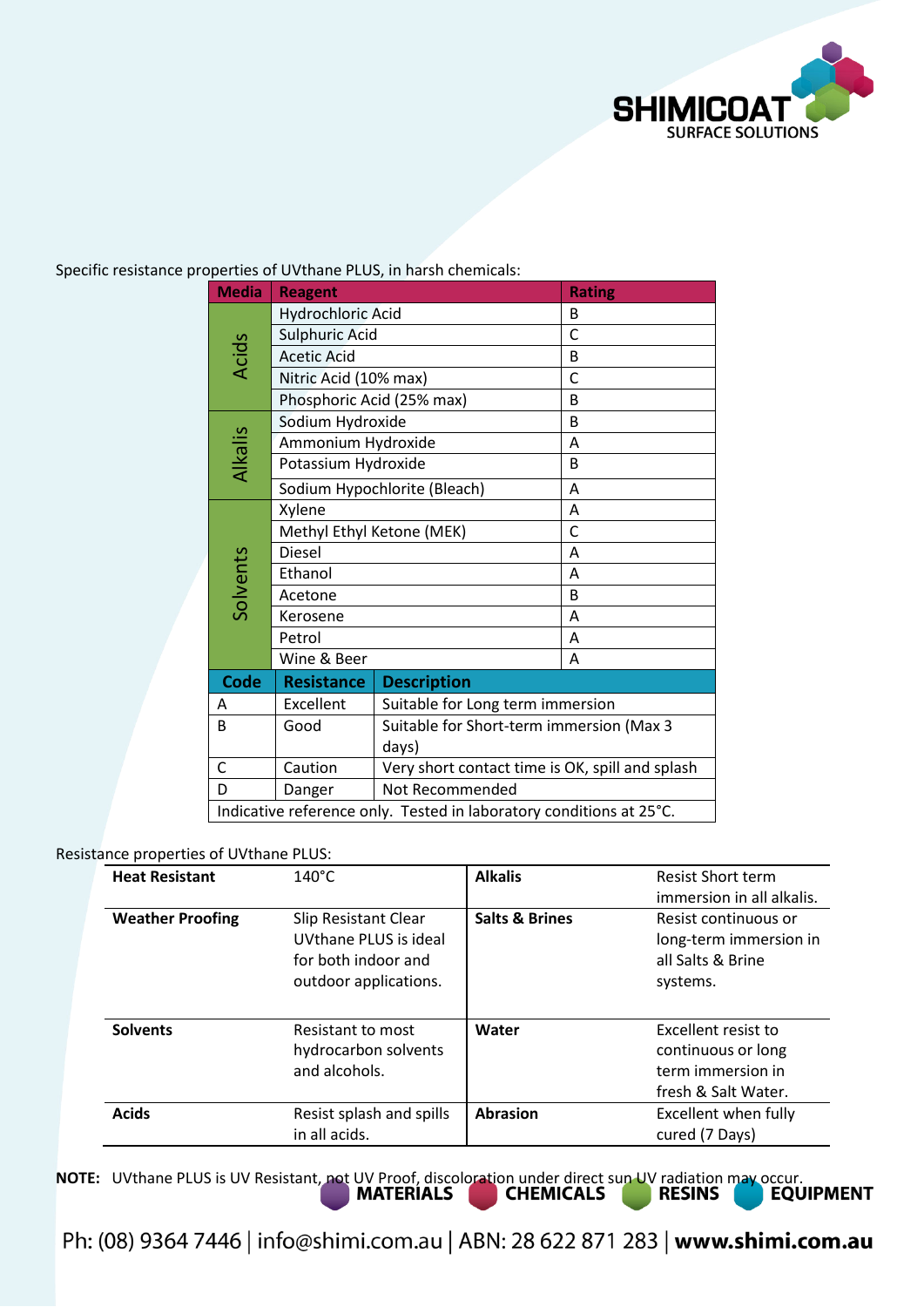

## Direction

The Xtra Grip grit material used in Slip Resistant Clear UVthane PLUS, enhances performance of Polyurethane matrix by improving compression strength, increased thermal and fire rating properties and ultimately, Slip Resistant attributes. Slip Resistant Clear UVthane PLUS provides functional benefits and added values through enhanced performance of surface coating beyond non-slip properties:

- Durability,
- Easy cleaning feature, Easy Mop, Easy Wipe.
- Enhanced Mechanical and chemical resistant properties,
- Fire resistant properties,

### **Mixing:**

Mix thoroughly for a minimum 3 minutes manual or with mechanical mixer at low speed (750rmp Max).



### **Helpful Hints:**

- Ensure surface to be coated is dry. Moisture can cause blooming and delamination.
- Pot life is approximately 45 minutes, work within 30min to ensure ideal rheological properties and easy flow application.
- Use steady long strokes and avoid overworking the roller or pushing your roller too quickly as this may trap air bubbles in the coating.
- Do not apply, if the rain is expected within 24 hours of application.
- Not recommended for use below 10°C or above 35°C.
- New concrete should be allowed to cure fully (at least 20days) before application.
- Keep the containers (Pail or Cans) sealed when not in use.
- Avoid application on hot surfaces.

### **Drying Times**

Slip Resistant Clear UVthane PLUS dries in 8-20 hours, depending on temperature and humidity. High temperatures and windy conditions may speed up the curing time.

Keep foot traffic off the final coat for at least 16 hours and vehicles for at least 7 days. Full hardness is achieved after 7 days.

| Temp °C        | <b>Pot Life</b><br>(min) | <b>Surface Dry</b><br>(Hours) | <b>Initial Cure</b><br>(Hours) | <b>Recoat Time</b><br>(Hours) | <b>Fully Cured</b><br>(Days) |
|----------------|--------------------------|-------------------------------|--------------------------------|-------------------------------|------------------------------|
| $10^{\circ}$ C | 45                       | 12                            | 24                             | 24                            | 7 Days                       |
| $20^{\circ}$ C | 40                       | 10                            | 18                             | 18                            | 7 Days                       |
| $30^{\circ}$ C | 35                       |                               | 16                             | 16                            | 7 Days                       |

MATERIALS CHEMICALS

**RESINS**